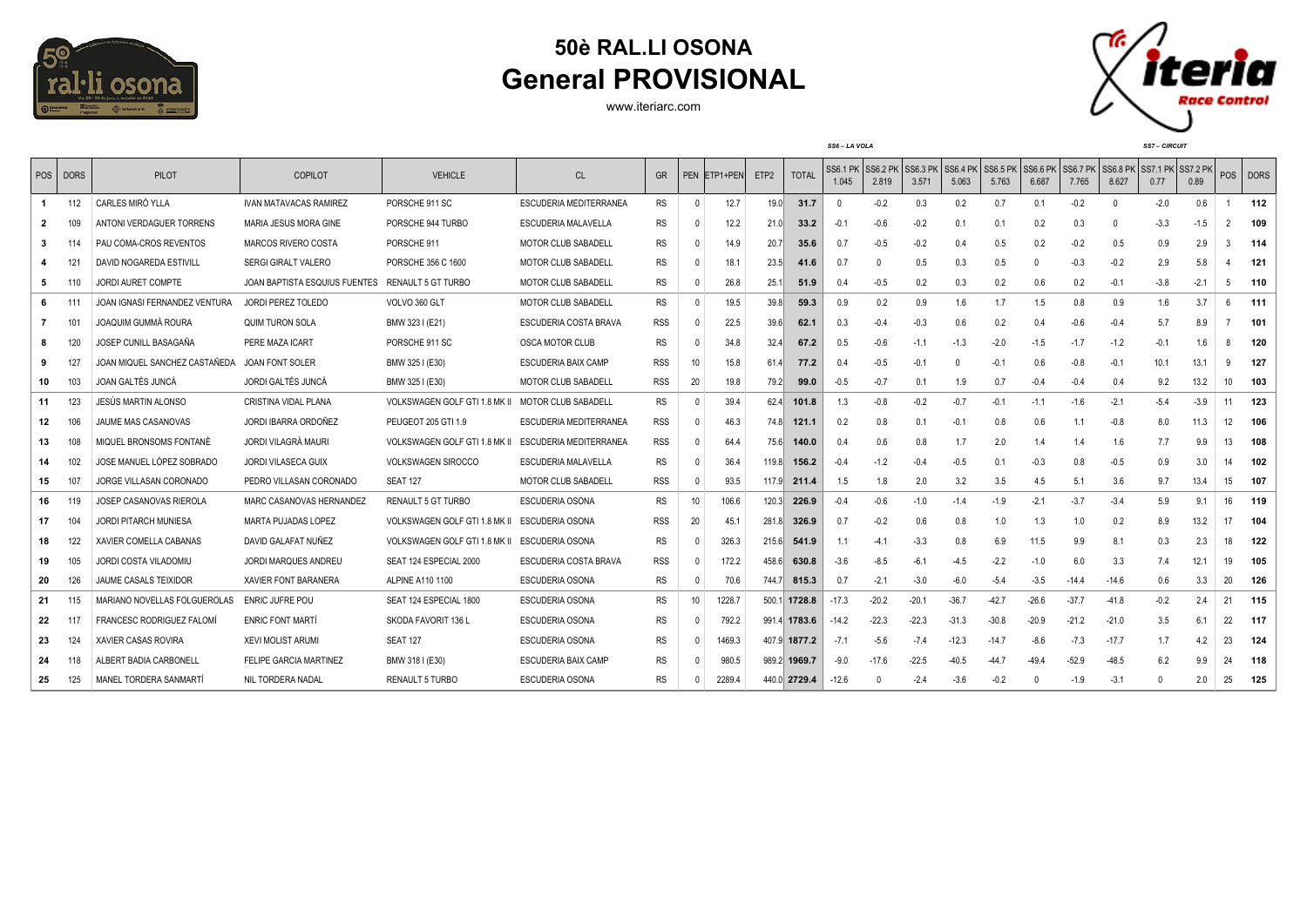

## **50è RAL.LI OSONA General PROVISIONAL**

www.iteriarc.com



| SS8-LA TRONA |          |        |                            |                   |                          |          |                                     |         |                           |                           |                           |                            | SS9-LA VOLA              |                          |                          |                          |                          |                   | SS10 - CASAMIQUELA       |                          |        |         |          |         |         |         |         |         |                |     |  |
|--------------|----------|--------|----------------------------|-------------------|--------------------------|----------|-------------------------------------|---------|---------------------------|---------------------------|---------------------------|----------------------------|--------------------------|--------------------------|--------------------------|--------------------------|--------------------------|-------------------|--------------------------|--------------------------|--------|---------|----------|---------|---------|---------|---------|---------|----------------|-----|--|
|              | POS DORS | 1.037  | SS8.1 PK SS8.2 PK<br>2.036 | SS8.3 PK<br>3.874 | <b>SS8.4 PK</b><br>4.812 | 5.878    | SS8.5 PK SS8.6 PK SS8.7 PK<br>7.498 | 9.582   | <b>SS8.8 PK</b><br>10.247 | <b>SS8.9 PK</b><br>10.913 | <b>SS8.10 PK</b><br>12.34 | <b>SS8.11 PK</b><br>12.843 | <b>SS9.1 PK</b><br>1.045 | <b>SS9.2 PK</b><br>2.819 | <b>SS9.3 PK</b><br>3.571 | <b>SS9.4 PK</b><br>5.063 | <b>SS9.5 PK</b><br>5.763 | SS9.6 PK<br>6.687 | <b>SS9.7 PK</b><br>7.765 | <b>SS9.8 PK</b><br>8.627 | SS10.1 | SS10.2  | SS10.3   | SS10.4  | SS10.5  | SS10.6  | SS10.7  | SS10.8  | POS DORS       |     |  |
| -1           | 112      | 0.1    | $-0.4$                     | $\Omega$          | 0.4                      | 0.6      | $-0.4$                              | $-0.4$  | 0.2                       | 0.2                       | 0.3                       | 0.3                        | $\mathbf{0}$             | 0.1                      | $-0.2$                   | 0.3                      | 0.4                      | 0.3               | 0.3                      | $-0.2$                   | $-0.2$ | $-0.3$  | $-0.1$   | 0.2     | $-0.4$  | $-0.3$  | $-0.7$  | $-0.2$  | $\overline{1}$ | 112 |  |
|              |          |        | $-0.8$                     |                   | 0.7                      | 0.6      | $-0.7$                              | $-1.3$  | $-0.4$                    | 0.2                       | 0.2                       | $-0.1$                     | 0.2                      | $-0.2$                   | $-0.5$                   | 0.1                      | 0.2                      | 0.1               | 0.6                      | $-0.2$                   | $-0.2$ | $-0.4$  | $-0.2$   | $-0.2$  | $-0.2$  | 0.1     | $-0.5$  | $-0.3$  | $\overline{2}$ | 109 |  |
|              |          | 0.2    | $-0.1$                     | 0.3               | 0.8                      | 1.1      | 0.1                                 | $-1.0$  | $-0.2$                    | 1.0                       | 0.3                       | 0.4                        | 0.3                      | 0.3                      | $-0.3$                   | 0.1                      | 0.2                      | 0.2               | $-0.4$                   | 0.7                      | 0.8    | $-0.2$  | $-0.3$   | $-0.1$  | 0.2     | $-0.5$  | $-0.6$  | $-0.1$  | 3              | 114 |  |
|              | 121      | $-0.3$ |                            | 0.1               | 0.4                      | 0.7      | $-0.9$                              | $-0.3$  | 0.4                       | 0.6                       | 0.8                       | 0.5                        | 0.1                      | 0.1                      | 0.2                      | 0.3                      | 0.3                      | 0                 | $-0.4$                   | $-0.5$                   | 0.5    | $-0.1$  | $-0.1$   | $-0.1$  |         | 0.3     | $-0.1$  | $-0.5$  | 4              | 121 |  |
| 5            | 110      | 0.5    | $-0.6$                     | $-0.1$            | 0.5                      | 0.7      | $-0.1$                              | $-0.5$  | 0.5                       | 0.3                       | 1.2                       | 0.8                        | 0.1                      | 0.1                      | 0                        | 0.5                      | 0.6                      | 0.4               | $-0.1$                   | $-0.3$                   | 0.1    | $-0.1$  | $\Omega$ | 0.4     | 0.4     | 0.2     | 0.1     | $-0.2$  | 5              | 110 |  |
| 6            | 111      | 0.3    | $-0.4$                     | 0.1               | 0.7                      | 0.9      | 0.1                                 | $-0.2$  | 1.2                       | 1.3                       | 2.0                       | 1.6                        | 0.6                      | 0.4                      | 0.3                      | 1.0                      | 1.0                      | 0.9               | 0.2                      | 0.2                      | 0.5    | 0       | 0.8      | 0.6     | 0.7     | 0.8     | 0.5     | 0.7     | 6              | 111 |  |
|              | 101      | $-0.5$ | $-0.1$                     | $-0.1$            | 0.2                      | $\Omega$ | 0.1                                 | $-2.0$  | 0.7                       | 0.7                       | 0.1                       | 0.1                        | $-0.1$                   | $-0.1$                   | $-0.4$                   | 0.3                      | 0.3                      | 0.6               | $-0.6$                   | $-0.1$                   | $-0.1$ | $-0.5$  | $-0.2$   | 0       | $-0.3$  | $-0.6$  | $-0.2$  | $-0.5$  | $\overline{7}$ | 101 |  |
|              | 120      | -0.4   |                            | $-0.4$            | $-0.2$                   | $-0.2$   | $-0.9$                              | $-1.0$  | $-0.7$                    | $-0.2$                    | 0.4                       | 0.8                        | 0.9                      | $-0.7$                   | $-1.1$                   | $-0.4$                   | $-0.4$                   | $-0.9$            | $-0.9$                   | $-1.0$                   | 0.1    | -0.6    | $-0.5$   | $-0.5$  | $-0.2$  | $-0.2$  | $-0.9$  | $-0.8$  | 8              | 120 |  |
|              | 127      | -0.1   |                            | -0.               | 0.4                      |          | 1.0                                 | $-1.0$  | 0.2                       | 0.1                       | -0.4                      | $-0.4$                     | 0.4                      | $-0.2$                   | $-0.3$                   | 0.1                      | 0.4                      | 0.3               | $-0.8$                   | 0.3                      | 0.8    | -0.5    | $-0.4$   | 0.3     | $-0.5$  | $-0.4$  | 0.1     | -0.5    | 9              | 127 |  |
| 10           | 103      | 0.2    | $-0.5$                     | 0.4               | 0.8                      | 0.6      | 0.8                                 | $-1.2$  | 0.4                       | 0.4                       | 0.2                       | $-0.5$                     | $-0.5$                   | $-0.3$                   | $-0.4$                   | 1.0                      | 0.4                      | $-0.3$            | $-0.2$                   | $-0.1$                   | $-0.1$ | $-0.7$  | $\Omega$ | $-0.6$  | $-0.3$  | $-0.8$  | $-0.4$  | $-0.6$  | 10             | 103 |  |
| 11           | 123      | $-0.9$ | $-0.7$                     | $-0.2$            | 0.2                      | $-0.4$   | $-0.9$                              | $-4.2$  | $-3.8$                    | $-2.7$                    | $-0.6$                    | $-1.4$                     | 1.2                      | 0.2                      | $-0.8$                   | $-1.6$                   | $-0.2$                   | $-1.0$            | $-2.0$                   | $-2.8$                   | 0.8    | 0.3     | 1.2      | 0.3     |         | $-0.2$  | $-0.6$  | $-0.5$  | 11             | 123 |  |
| 12           | 106      |        | $-0.7$                     | $-0.3$            | 0.8                      | 0.5      | 1.9                                 | 7.1     | 6.7                       | 0                         | 0.3                       | 0.6                        | 0.4                      | 0.8                      | $-0.1$                   | 0.1                      | 1.1                      | 1.3               | 2.4                      | $-1.4$                   | 2.2    | 0       | 0.9      | 0.3     | $-0.2$  | $-1.0$  | 0.4     | $-1.1$  | 12             | 106 |  |
| 13           | 108      | 0.8    | $-1.9$                     | $-0.2$            | 0.6                      | 1.4      | 4.4                                 | 6.3     | 2.2                       | 0.9                       | $-0.2$                    | 0.4                        | $-0.6$                   | 0.4                      | 0.5                      | 0.6                      | 0.4                      | 0.3               | 0.3                      | 0.2                      | 0.4    | 0.3     | 0.4      | 0.1     | 0.1     | $-0.5$  | 0.3     | 0.2     | 13             | 108 |  |
| 14           | 102      | -0.3   | $-0.7$                     | 1.0               | 1.2                      | 0.3      | $-0.4$                              | $-0.1$  | 1.6                       | 1.6                       | 2.2                       | 2.9                        | $-8.5$                   | 17.4                     | 9.7                      | $-19.1$                  | $-13.0$                  | $-13.7$           | $-6.8$                   | 5.1                      | 0.2    | -0.6    | 0.4      | 0.6     | 0.4     | 0.1     | 0.3     | $-0.4$  | 14             | 102 |  |
| 15           | 107      | $-0.1$ | $-0.5$                     | 1.7               | 2.0                      | 2.2      | 3.4                                 | 4.3     | 2.1                       | 0.3                       | 1.0                       | 2.5                        | 0.8                      | $-0.8$                   | $-1.2$                   | $-1.6$                   | $-2.1$                   | $-1.8$            | $-2.1$                   | $-5.9$                   | 1.8    | 0.8     | 0.5      | 1.3     | 0.3     | $-0.1$  | 1.7     | $-0.1$  | 15             | 107 |  |
| 16           | 119      | 0.1    | $-1.0$                     | $-1.1$            | $-0.6$                   | $-1.1$   | $-2.3$                              | $-5.5$  | $-8.2$                    | $-5.9$                    | $-6.2$                    | $-4.8$                     | $-0.9$                   | 0.2                      | $-3.2$                   | $-1.6$                   | $-1.8$                   | $-1.5$            | $-2.6$                   | $-3.6$                   | 1.5    | $-0.6$  | 0.3      | $-1.4$  | $-1.8$  | $-1.5$  | $-0.6$  | $-2.0$  | 16             | 119 |  |
| 17           | 104      |        | 1.5                        | $-6.6$            | $-9.8$                   | $-11.1$  | -16.8                               | $-18.5$ | $-21.3$                   | $-30.5$                   | -42.4                     | $-39.4$                    | 1.0                      | 0.4                      | 0.7                      | 0.4                      | 0.6                      | 0.4               |                          | $-0.2$                   | 1.3    | 0.8     | 1.0      | 0.9     | 0.7     | 0.5     | 1.2     | 0.5     | 17             | 104 |  |
| 18           | 122      | -12.7  | -18.6                      | $-3.3$            | $-1.5$                   | 1.3      | 6.8                                 | 6.0     | 1.5                       | $-1.1$                    | 18.3                      | 14.6                       | $-1.1$                   | 3.3                      | 0.8                      | 8.3                      | 3.7                      | 7.2               | 5.5                      | 8.3                      | $-1.0$ | $-0.6$  | 0.3      | $-0.2$  | 1.2     | 2.6     | 1.2     | 3.1     | 18             | 122 |  |
| 19           | 105      | $-4.9$ | -9.7                       | 6.0               | 14.1                     | 28.6     | 38.5                                | 48.0    | 47.6                      | 41.4                      | 37.4                      | 31.3                       | $-5.0$                   | $-2.8$                   | $-5.0$                   | $-10.7$                  | $-9.3$                   | $-6.5$            | 1.0                      | 0.1                      | -0.9   |         | $-0.5$   | 0.2     | $-4.5$  | $-2.5$  | $-0.8$  | $-2.8$  | 19             | 105 |  |
| 20           | 126      | -18.9  | -41.0                      | $-33.8$           | 1.8                      | $-6.3$   | $-7.2$                              | $-15.4$ | $-19.3$                   | $-21.8$                   | -31.4                     | $-37.7$                    | 61.4                     | 58.8                     | 59.9                     | 55.6                     | 50.3                     | 55.1              | 47.5                     | 49.4                     | 1.2    | 1.4     | 1.2      | $-0.6$  | 0.7     | 0.6     | 0.2     | 0.1     | 20             | 126 |  |
| 21           | 115      | $-0.9$ | $-6.5$                     | $-1.4$            | $-2.0$                   | $-0.9$   | $-2.8$                              | $-7.1$  | $-4.8$                    | $-6.6$                    | $-4.3$                    | $-5.1$                     | $-15.8$                  | $-16.8$                  | $-18.7$                  | $-24.2$                  | $-19.0$                  | $-22.6$           | $-34.1$                  | $-33.3$                  | 0.6    | 0.1     | 0.1      | $-1.3$  | $-2.2$  | $-1.1$  | 1.2     | $-1.4$  | 21             | 115 |  |
| 22           | 117      | $-6.3$ | -18.6                      | $-30.7$           | $-37.2$                  | $-43.1$  | $-45.7$                             | $-50.0$ | $-58.9$                   | $-67.9$                   | -46.1                     | $-53.7$                    | 46.3                     | 24.7                     | 13.6                     | 15.1                     | 15.2                     | 13.8              | 12.1                     | 9.8                      | $-4.9$ | $-11.2$ | $-13.4$  | $-15.3$ | $-25.1$ | $-28.5$ | $-29.4$ | $-31.5$ | 22             | 117 |  |
| 23           | 124      | $-7.8$ | -16.0                      | $-5.4$            | $-4.3$                   | $-7.0$   | -12.2                               | $-22.5$ | $-23.0$                   | $-27.4$                   | -25.9                     | $-29.2$                    | $-2.5$                   | $-1.4$                   | $-6.7$                   | $-9.5$                   | $-7.5$                   | $-7.2$            | $-11.7$                  | $-15.7$                  | $-0.3$ | $-3.2$  | $-1.7$   | $-1.8$  | $-7.9$  | $-6.7$  | $-6.7$  | $-9.4$  | 23             | 124 |  |
| 24           | 118      | $-7.7$ | $-13.9$                    | $-16.8$           | $-13.7$                  | $-11.5$  | $-15.2$                             | $-18.7$ | $-23.8$                   | $-33.4$                   | $-43.1$                   | $-42.1$                    | 3.0                      | $-4.5$                   | $-13.7$                  | $-26.0$                  | $-26.2$                  | $-19.6$           | $-17.6$                  | $-22.7$                  | 7.7    | 14.2    | 22.5     | 22.2    | 17.7    | 10.6    | 34.5    | 28.2    | 24             | 118 |  |
| 25           | 125      | $-3.6$ | $-11.4$                    | 4.8               |                          | 3.6      | $-6.3$                              | $-12.9$ | $-20.3$                   | $-30.7$                   | $-47.7$                   | $-57.9$                    | $-10.5$                  | $-14.0$                  | $-20.0$                  | $-28.7$                  | $-29.1$                  | $-28.4$           | $-27.4$                  | $-26.5$                  | 1.2    | -0.2    | -0.3     | $-0.6$  | $-1.7$  | $-1.8$  | $-0.6$  | $-0.9$  | 25             | 125 |  |